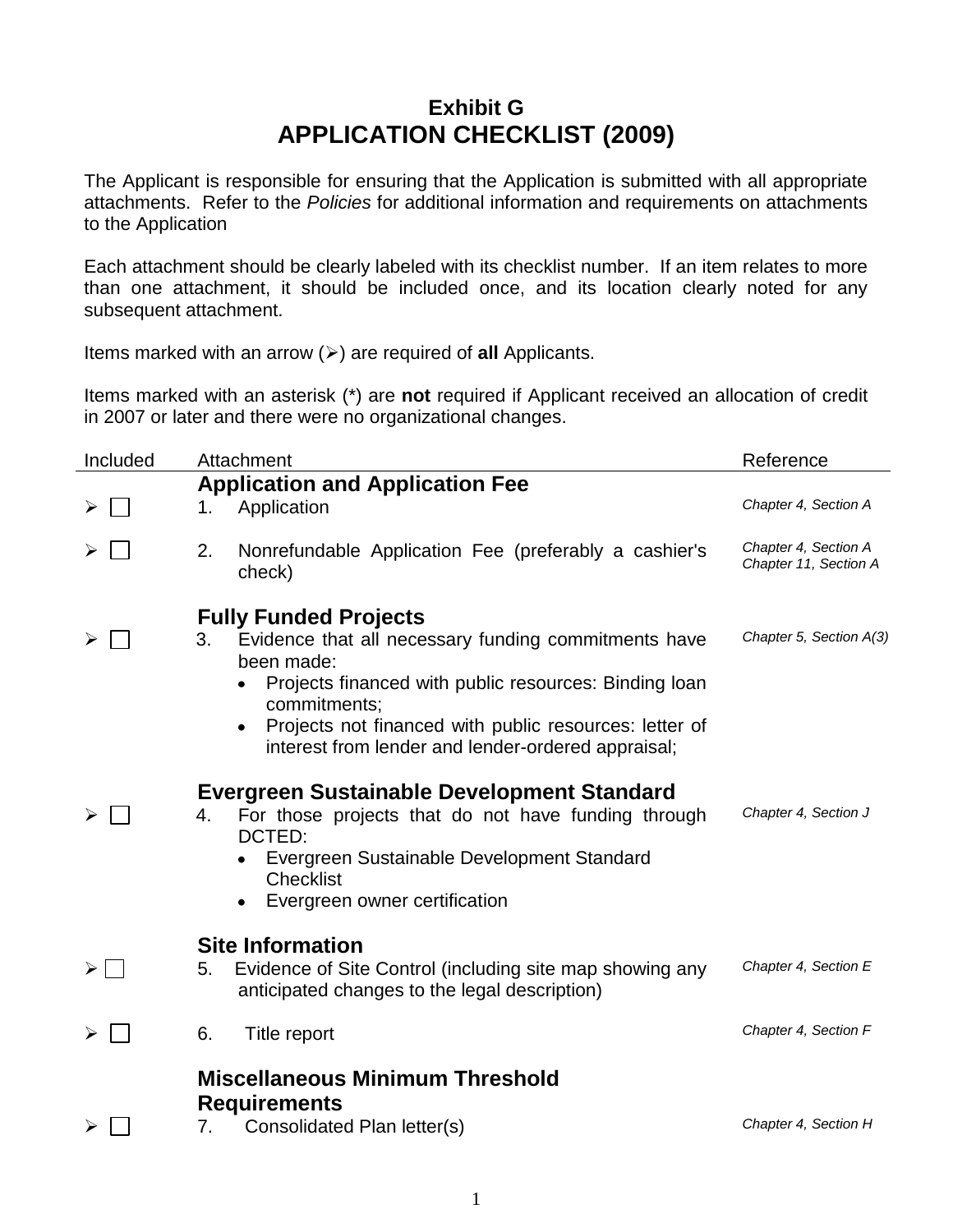| Included |     | Attachment                                                                                                                                                                                                                            | Reference                    |
|----------|-----|---------------------------------------------------------------------------------------------------------------------------------------------------------------------------------------------------------------------------------------|------------------------------|
| ➤        | 8.  | Notification of public housing authority                                                                                                                                                                                              | Chapter 4, Section P         |
|          | 9.  | <b>Market Study</b>                                                                                                                                                                                                                   | Chapter 4, Section I         |
|          | 10. | Affirmative Marketing Plan (AMP)                                                                                                                                                                                                      | Chapter 4, Section K         |
|          | 11. | Development and Property Management Team<br><b>Capacity</b><br>Current statement of experience for the Applicant, the<br>Developer, and if applicable, the project management<br>consultant and/or the property management consultant | Chapter 4,<br>Sections L & M |
|          | 12. | "Certification Regarding Financial Solvency and<br>Litigation Status"                                                                                                                                                                 | Chapter 2, Section C         |
|          | 13. | Development consultant agreement(s) and other<br>consultant contracts                                                                                                                                                                 | Chapter 4,<br>Sections L & N |
|          | 14. | Property management agreement or Letter of Intent                                                                                                                                                                                     | Chapter 4, Section M         |
| ➤        | 15. | <b>Applicant Organizational Information</b><br>IRS notification of Applicant's federal identification<br>number                                                                                                                       | Chapter 4, Section D         |
| ➤        | 16. | Organizational chart identifying<br>each<br>entity<br>or<br>individual with an ownership interest in the Project,<br>including percentage of ownership                                                                                | Chapter 4, Section R         |
| ⋗        | 17. | Identity of Interest information                                                                                                                                                                                                      | Chapter 2, Section A         |
| ➤        | 18. | <b>Resolution or Consent Granting Signature Authority</b>                                                                                                                                                                             | Chapter 4, Section A         |
|          | 19. | <b>For Corporations</b><br>Certificate of Existence/Authorization and Articles of<br>Incorporation                                                                                                                                    | Chapter 4, Section R         |
|          | 20. | <b>For Limited Partnerships</b><br>Partnership<br>Certificate<br>Agreement,<br>0f<br>and<br>Existence/Authorization                                                                                                                   | Chapter 4, Section R         |
|          | 21. | <b>For Limited Liability Companies</b><br>Limited Liability Company Agreement and Certificate<br>of Existence/Authorization                                                                                                           | Chapter 4, Section R         |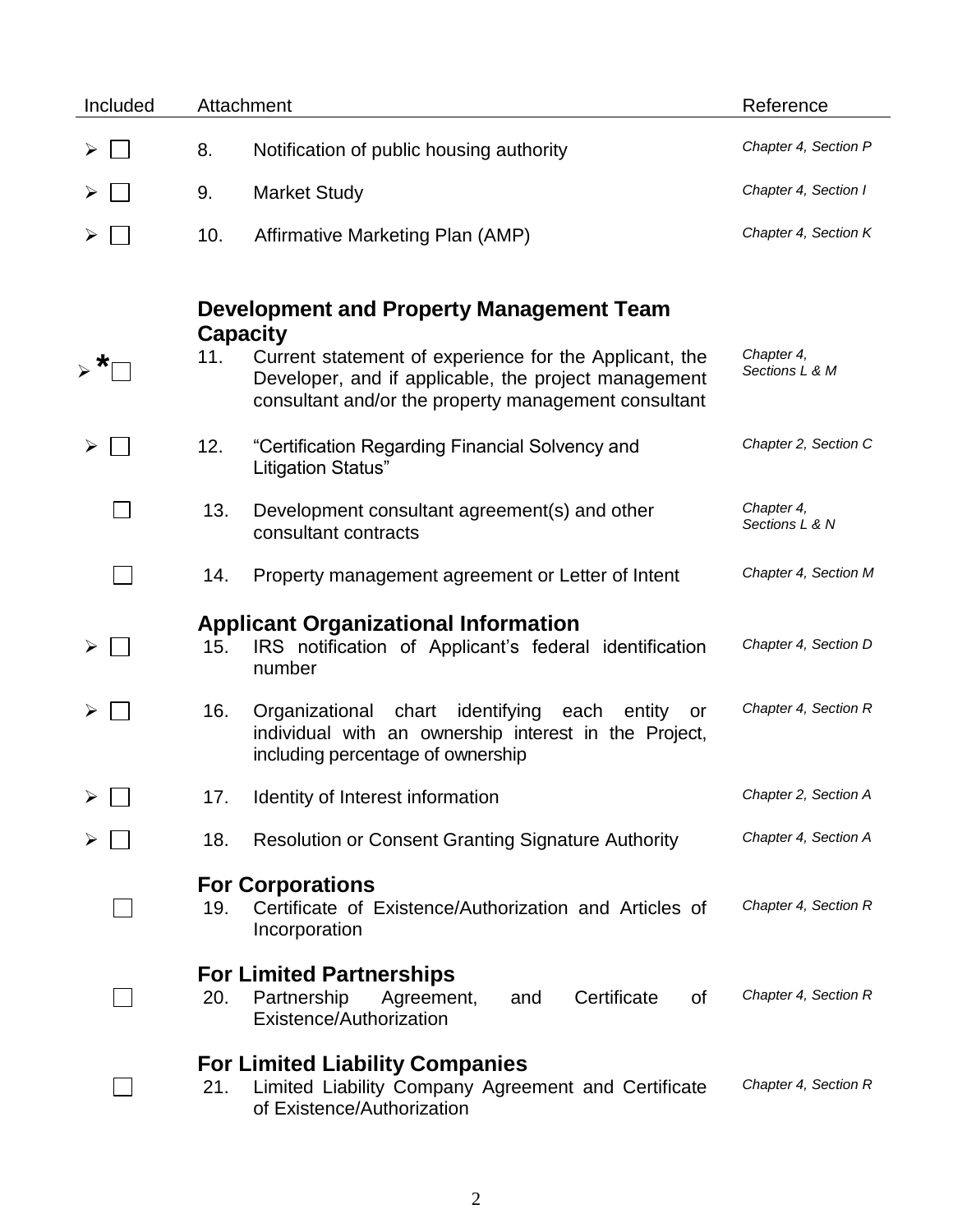| Included |     | Attachment                                                                                                                                                                                                                                                    | Reference                    |
|----------|-----|---------------------------------------------------------------------------------------------------------------------------------------------------------------------------------------------------------------------------------------------------------------|------------------------------|
|          |     | <b>For General Partnerships</b>                                                                                                                                                                                                                               |                              |
|          | 22. | Partnership<br>Agreement<br>Certificate<br>and<br>οf<br>Existence/Authorization for each General Partner or<br>party that is a Limited Partnership, Limited Liability<br>Company, or corporation                                                              | Chapter 4, Section R         |
|          |     |                                                                                                                                                                                                                                                               |                              |
|          | 23. | <b>For Qualified Nonprofit Organizations</b><br><b>IRS</b> determination letter                                                                                                                                                                               | Chapter 5,<br>Sections B & D |
| $\star$  | 24. | Articles of incorporation as filed with the Secretary of<br><b>State</b>                                                                                                                                                                                      | Chapter 5,<br>Sections B & D |
| $\star$  | 25. | Bylaws and/or other governing instruments of the<br>organization                                                                                                                                                                                              | Chapter 5,<br>Sections B & D |
|          | 26. | Evidence of ownership and Material Participation in the<br>development and operation of the Project throughout the<br><b>Project Compliance Period</b>                                                                                                        | Chapter 5,<br>Sections B & D |
| $\ast$   | 27. | List of names of all board members and officers of the<br>organization and any affiliation                                                                                                                                                                    | Chapter 5,<br>Sections B & D |
|          | 28. | <b>For Rural Development Projects</b><br>For Projects selecting the RD Project Credit Set-Aside:<br>written authorization to proceed as a Section 515 new<br>construction project from RD or proof of RD financing<br>for acquisition/rehabilitation projects | Chapter 5, Section B(6)      |
|          |     | <b>Allocation Criteria and Additional Housing</b>                                                                                                                                                                                                             |                              |
|          |     | <b>Commitment Information</b>                                                                                                                                                                                                                                 |                              |
|          | 29. | For Projects selecting points for Nonprofit Sponsor,<br>provide documentation that the Project is eligible<br>under the scenario selected.                                                                                                                    | Chapter 6,<br>Section C(4)   |
|          | 30. | For Projects selecting the Farmworker Housing<br>Commitment, a marketing and referral plan                                                                                                                                                                    | Chapter 6,<br>Section C(5)   |
|          | 31. | For Projects selecting to serve Homeless Households<br>(Option "A", "B", or "C"), a completed "Certification of<br>Consistency with the Ten Year Plan to End<br>Homelessness"                                                                                 | Chapter 6,<br>Section C(5)   |
|          | 32. | For Projects selecting the Option "A" under Housing<br>for the Homeless, evidence of Supportive Services                                                                                                                                                      | Chapter 6,<br>Section C(5)   |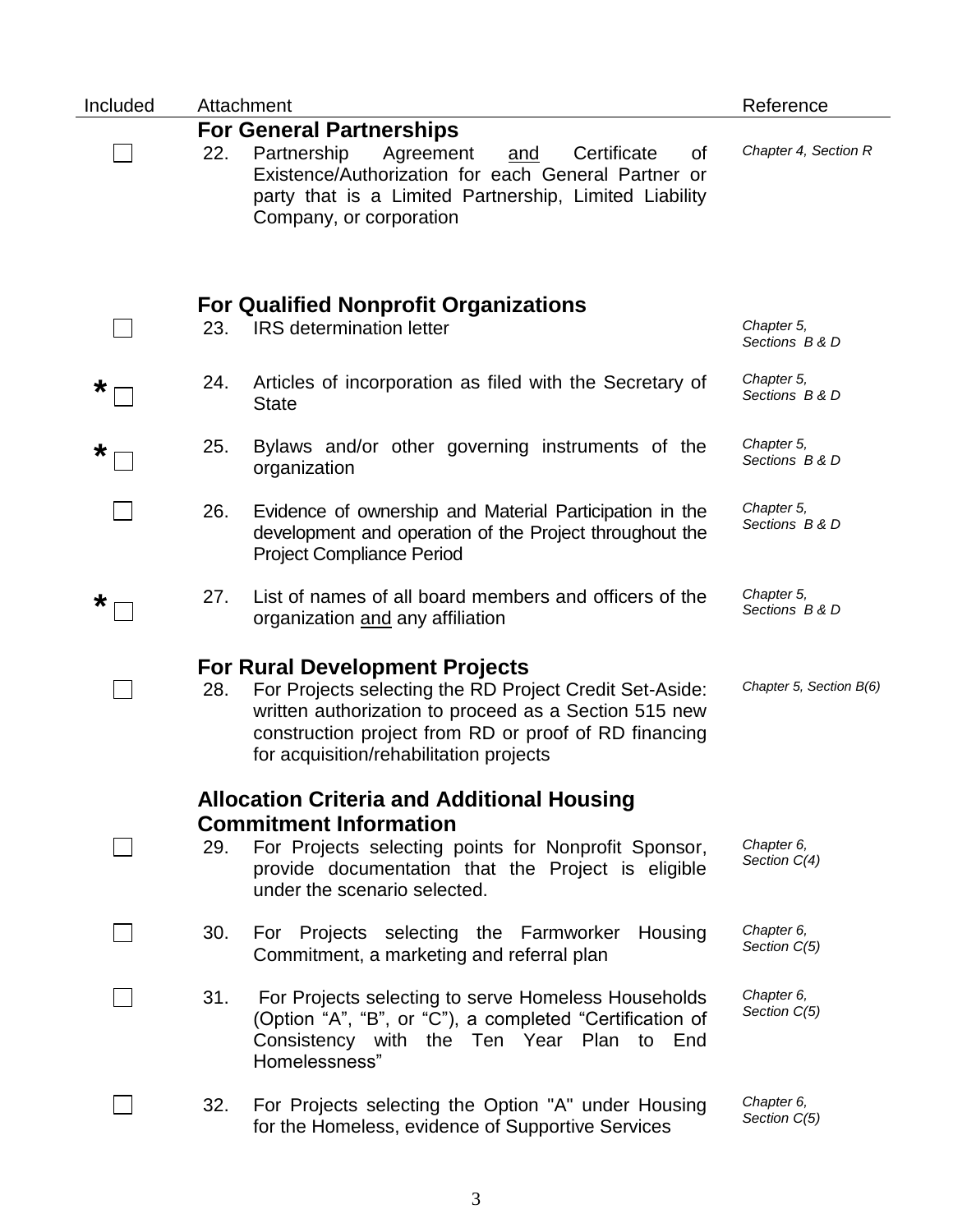| Included |     | Attachment                                                                                                                                                                                                                                                                                                                                                                                                                                                 | Reference                                           |
|----------|-----|------------------------------------------------------------------------------------------------------------------------------------------------------------------------------------------------------------------------------------------------------------------------------------------------------------------------------------------------------------------------------------------------------------------------------------------------------------|-----------------------------------------------------|
|          | 33. | For Projects selecting the Option "B" under Housing<br>for the Homeless, a Comprehensive Service Plan and<br>a detailed funding strategy                                                                                                                                                                                                                                                                                                                   | Chapter 6,<br>Section C(5)                          |
| N/A      | 34. | For Projects selecting the Option "C" under Housing<br>for the Homeless, provide a copy of the Commission's<br>pre-approval documentation email.                                                                                                                                                                                                                                                                                                           | Chapter 6,<br>Section C(5)                          |
|          | 35. | For Projects selecting the At-Risk Properties Criterion,<br>a federal agency certification confirming the Project's<br>eligibility and if applicable, the written notice required<br>in RCW 59.28.040                                                                                                                                                                                                                                                      | Chapter 6,<br>Section C(6)                          |
|          | 36. | For Projects selecting the Historic Property Allocation<br>Criterion, documentation that the Project is listed in the<br>National Register of Historic Places, located in a<br>registered historic district, or designated as a state<br>landmark                                                                                                                                                                                                          | Chapter 6,<br>Section C(9)                          |
|          | 37. | For Projects selecting the Targeted Areas Allocation<br>Criterion or requesting 130% increase to Eligible<br>Basis, site map showing Project location and census<br>tract if the Project is in a QCT or DDA, documentation<br>of designation by local jurisdiction if the Project is in a<br>targeted area, or documentation proving that the<br>project is located on an eligible Indian Reservation or<br>within the eligible service area of the tribe. | Chapter 6,<br>Section C(10)<br>Chapter 3, Section D |
|          | 38. | For Projects selecting the additional 2 points available<br>for Community Revitalization Plan under either the<br>Rehabilitation Projects Allocation Criterion or the<br>Targeted Areas Allocation Criterion, documentation of<br>an approved plan                                                                                                                                                                                                         | Chapter 6,<br>Sections C(7) or (10)                 |
|          | 39. | For Projects selecting the Leveraging of Public<br>Resources Allocation Criterion, documentation that the<br>Project has received a substantial funding commitment                                                                                                                                                                                                                                                                                         | Chapter 6,<br>Section C(11)                         |
|          | 40. | For Projects selecting the Eventual Tenant Ownership<br>Allocation Criterion, comprehensive plan addressing<br>financial and programmatic structure and timing of<br>ownership transfer                                                                                                                                                                                                                                                                    | Chapter 6,<br>Section C(13)                         |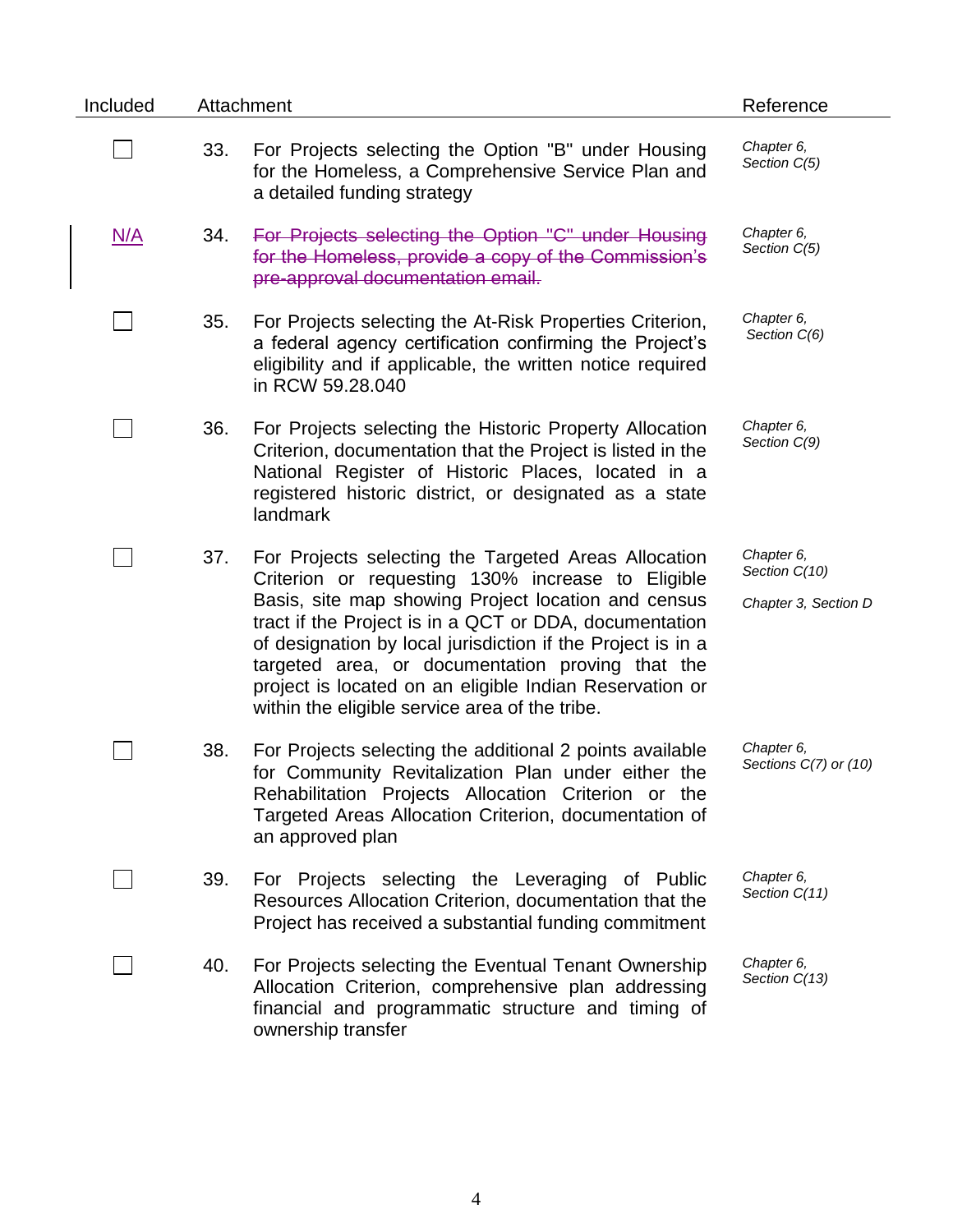| ➤ | 41. | <b>Project Financing and Related Information</b><br>Fifteen year operating pro forma for the Project                                                                                                                                                                                                                                                                                                                                                                                                                                               | Chapter 4, Section O                         |
|---|-----|----------------------------------------------------------------------------------------------------------------------------------------------------------------------------------------------------------------------------------------------------------------------------------------------------------------------------------------------------------------------------------------------------------------------------------------------------------------------------------------------------------------------------------------------------|----------------------------------------------|
|   | 42. | Documentation of utility allowance calculations and<br>schedule                                                                                                                                                                                                                                                                                                                                                                                                                                                                                    | Chapter 2, Section J<br>Application, page 33 |
|   | 43. | For Projects requesting an increase in the maximum<br>development cost per Housing Unit and evidence that the<br>Project will be subject to: competitive bid requirements; or<br>either Davis Bacon wage rates or state prevailing wage<br>requirements                                                                                                                                                                                                                                                                                            | Chapter 3, Section B                         |
|   | 44. | For Projects eligible for Historic Rehabilitation Tax<br>Credit, an itemized breakdown of the residential<br>Qualified Rehabilitation Expenses, the commercial or<br>Qualified<br>non-residential<br>Rehabilitation<br>other<br>Expenses, the total Qualified Rehabilitation Expenses;<br>an explanation of any differences in the residential<br>Qualified Rehabilitation Expenses and the Total<br>Project Costs, and a detailed calculation of the Historic<br>Rehabilitation Tax Credit proceeds for the Residential<br>portion of the Project | Application,<br>pages 11 & 25                |
|   | 45. | For Projects with any Low-Income Housing Units<br>which are receiving or have a commitment for rental<br>assistance, current rental assistance documentation of<br>the commitment specifying the number of housing<br>units, dollar amount, length of time, etc.                                                                                                                                                                                                                                                                                   | Chapter 2, Section J                         |
|   | 46. | For Projects claiming acquisition Credit, "Certification"<br><b>Regarding Acquisition Credit"</b>                                                                                                                                                                                                                                                                                                                                                                                                                                                  | Application, page 13                         |
|   | 47. | For Projects which include commercial and/or other<br>non-residential space, supplemental budget forms and<br>operating pro formas                                                                                                                                                                                                                                                                                                                                                                                                                 | Chapter 4, Section O                         |
|   | 48. | Relocation plan                                                                                                                                                                                                                                                                                                                                                                                                                                                                                                                                    | Chapter 4, Section G                         |
|   | 49. | Letter from local government agency with jurisdiction<br>over tenant relocation issues                                                                                                                                                                                                                                                                                                                                                                                                                                                             | Chapter 4, Section G                         |
|   | 50. | Certification of Ability to Contribute Equity to the<br>Project                                                                                                                                                                                                                                                                                                                                                                                                                                                                                    | Application, page 29                         |
|   | 51. | HOPE VI Set-aside requirements. Proposed master<br>Plan for the project and/or annual status report.                                                                                                                                                                                                                                                                                                                                                                                                                                               | Chapter 5,<br>Section B(2)                   |